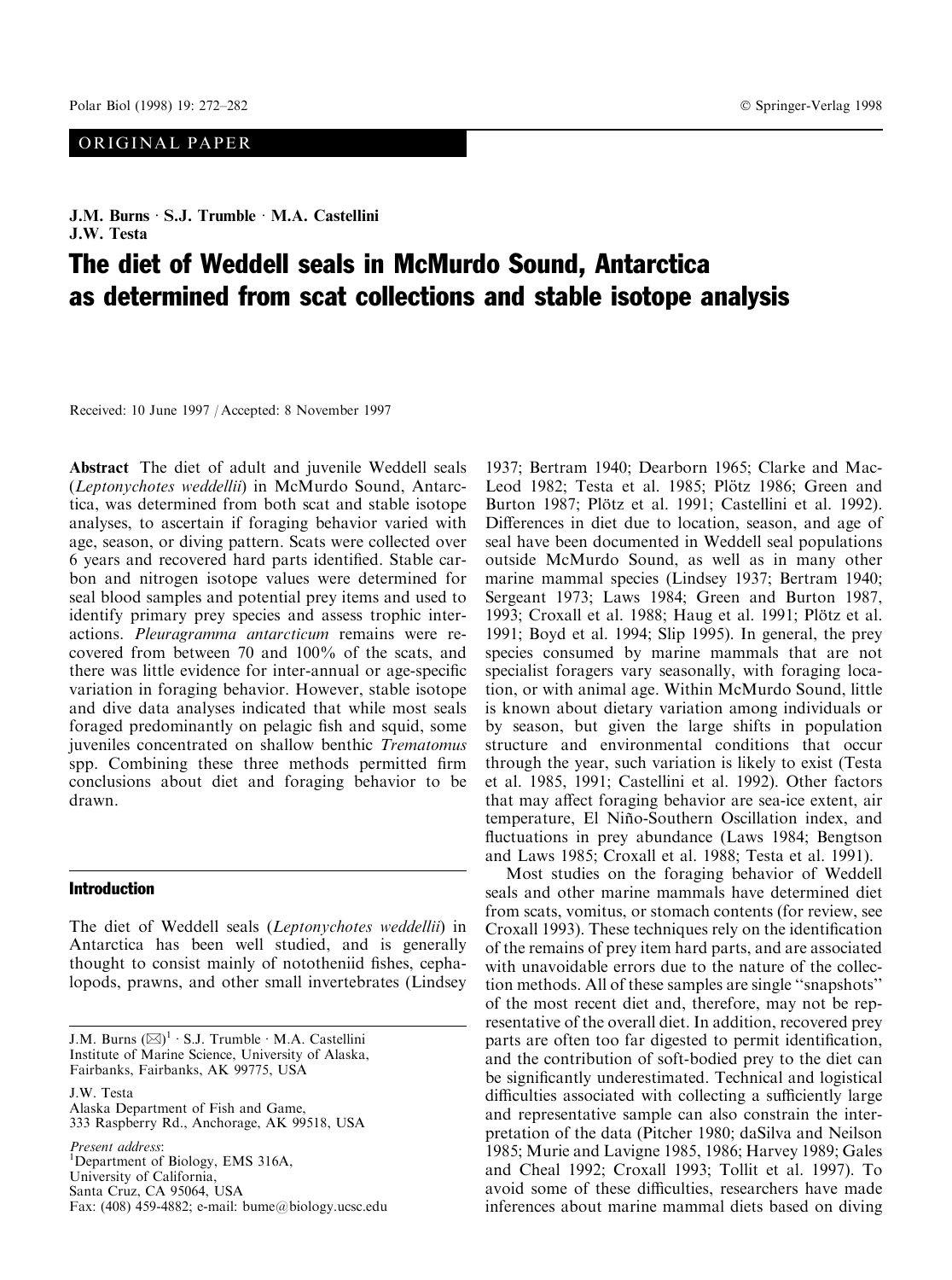patterns and the presumed foraging location and behavior of potential prey items. However, this method also suffers from errors and biases because the actual purpose of dives is not known. Furthermore, as marine mammals may forage selectively, without observations of prey capture, it is difficult to determine if dives to certain depths or regions actually represent foraging activity (Kooyman 1968; Hindell et al. 1991; Bengtson and Stewart 1992; Le Boeuf et al. 1992; Testa 1994; Schreer and Testa 1996; Burns et al. 1997).

Analysis of stable isotope ratios in animal tissues has recently emerged as a powerful technique for determining the trophic level at which foraging occurs, and the importance of different prey items in the diet (Owens 1987; Wada et al. 1987, 1991; Rau et al. 1991a; Hobson and Welch 1992; Hobson et al. 1997). Tropho-dynamic research using stable isotopes generally focuses on carbon and nitrogen, since the isotopic ratio of these elements varies in relation to the diet, trophic level, and foraging location (Owens 1987; Hobson and Welch 1992). The carbon and nitrogen isotope values ( $\delta^{13}C$  and  $\delta^{15}$ N) differ between organisms and their diets because of the slight selective retention of the heavy isotope and excretion of the light isotope. Fractionation occurs because the lighter isotope has a lower activation energy for bond breakage, reacts more often, and is therefore more likely to be excreted. As a result, organisms tend to retain the heavier isotope, become enriched, and have a higher  $\delta$  value than their diet (Owens 1987). Because this is a long-term process, stable isotope ratios in tissue re flect the diet over the past weeks to months (Tieszen et al. 1983; Hobson et al. 1997; A. Hirons, unpublished work).

Generally, there is an enrichment of approximately  $3.0\%$  in nitrogen and  $0.8\%$  in carbon per trophic level (DeNiro and Epstein 1978, 1981; Fry and Sherr 1984; Minagawa and Wada 1984; Owens 1987; Wada et al. 1991). Differences in nitrogen isotope ratios are frequently used to predict trophic level, and in cases where the isotopic ratios of different prey items are known, actual diet (DeNiro and Epstein 1981; Minagawa and Wada 1984; Schroeninger and DeNiro 1984; Wada et al. 1991). However, because carbon isotope ratios differ more between terrestrial versus marine, inshore versus offshore, and pelagic versus benthic food webs than by trophic level, carbon has more often been used to assess foraging location (DeNiro and Epstein 1978; Fry and Sherr 1984; Schroeninger and DeNiro 1984; Schell et al. 1989; France 1995). In the Antarctic, the carbon isotope signature of particulate organic matter is also characterized by effects of sea ice and a strong latitudinal gradient (Rau et al. 1991b,c). The interpretation of  $\delta^{13}C$ values may also be complicated by the strong correlation between  $\delta^{13}$ C and tissue C:N ratio and the inverse relationship between tissue lipid content and C:N ratio. To control for these effects,  $\delta^{13}$ C values are often adjusted to reflect a standard C:N ratio, in which case they are referred to as lipid-corrected  $\delta^{13}$ C values (McConnaughey and McRoy 1979; Tieszen et al. 1983; Rau et al. 1991a, 1992; Hobson and Welch 1992). While differences in  $\delta^{15}N$  and  $\delta^{13}C$  among organisms and tissues can arise from a variety of factors, when all are taken into consideration, stable isotope methods have proven to be powerful tools for understanding animal diet. This is especially true when stable isotope techniques have been combined with the more traditional dietary analysis

By using a combination of scat and stable isotope analysis in this study, our aim was to determine if the diet of Weddell seals in McMurdo Sound varied with age, sex, season, or diving pattern. Weddell seals in McMurdo Sound provide a unique opportunity to test the relationship between the diet as determined by scat and stable isotope analysis, and as indicated from foraging and diving behavior. This is possible because the prey within McMurdo Sound has been well studied. One family, the nototheniids, dominates the ecosystem, with one species, Pleuragramma antarcticum, making up more than 90% of the fish biomass (Eastman 1985; Everson 1985; Macdonald et al. 1987). In addition, scat and tissue collection are relatively simple, and the diving behavior of adults and juveniles has been previously documented (Kooyman 1968; Kooyman et al. 1983; Testa et al. 1985; Castellini et al. 1992; Testa 1994; Schreer and Testa 1996; Burns 1997; Burns and Testa 1997; Burns et al. 1997). It should therefore be possible to construct, and then compare, the diet of adults and juveniles using the different available methods.

## Materials and methods

methods (Hobson et al. 1997).

Scat collection and analysis

All identifiable seal scats within a  $0.25 \text{ km}^2$  area at Cape Evans, Ross Island, Antarctica (77.63°S, 166.40°E) were collected once yearly between 1989 and 1993. Collected scats were placed into individually labeled Whirl-pak bags, and kept frozen until cleaning and analysis. In addition to these samples, scats were opportunistically collected from individuals of known age within the Erebus Bay region between 1992 and 1994.

Hard part remains were separated from the scats by two methods. Samples collected in 1989, 1990, and 1992 were processed using a series of progressive sieves (4.0, 2.0, and 0.8 mm), while samples collected in 1991, 1993, and 1994 were processed using an elutriator system that separated fecal material from hard parts using a running water/density gradient (Murie and Lavigne 1985; Croxall 1993). All hard parts recovered from the scats were sorted under a dissecting microscope. The following parts were separated and identified: teleost sagittal otoliths, cephalopod beaks, fish bones, eye lenses, crustacean fragments, and other invertebrate remains. Vertebrae of the Antarctic silverfish, Pleuragramma antarcticum, were separately identified and recorded based on the unique and large central lumen and the general fragility of the bones (Eastman and DeVries 1982; Macdonald et al. 1987; Castellini et al. 1992). Unless too badly eroded, all sagittal otoliths and cephalopod beaks were keyed to the lowest taxon possible, and sagittal otoliths were measured to the nearest 0.1 mm (Clarke 1980; Fischer and Hureau 1985; Okutani and Clarke 1985; Hecht 1987). Several scats contained small, badly eroded cephalopod beaks, tentatively identified as the small Brachioteuthiid squid, Brachioteuthis picta (W. Walker, personal communication). In addition, all identifiable invertebrate fragments found in the 1989 scat samples were classified to the family level.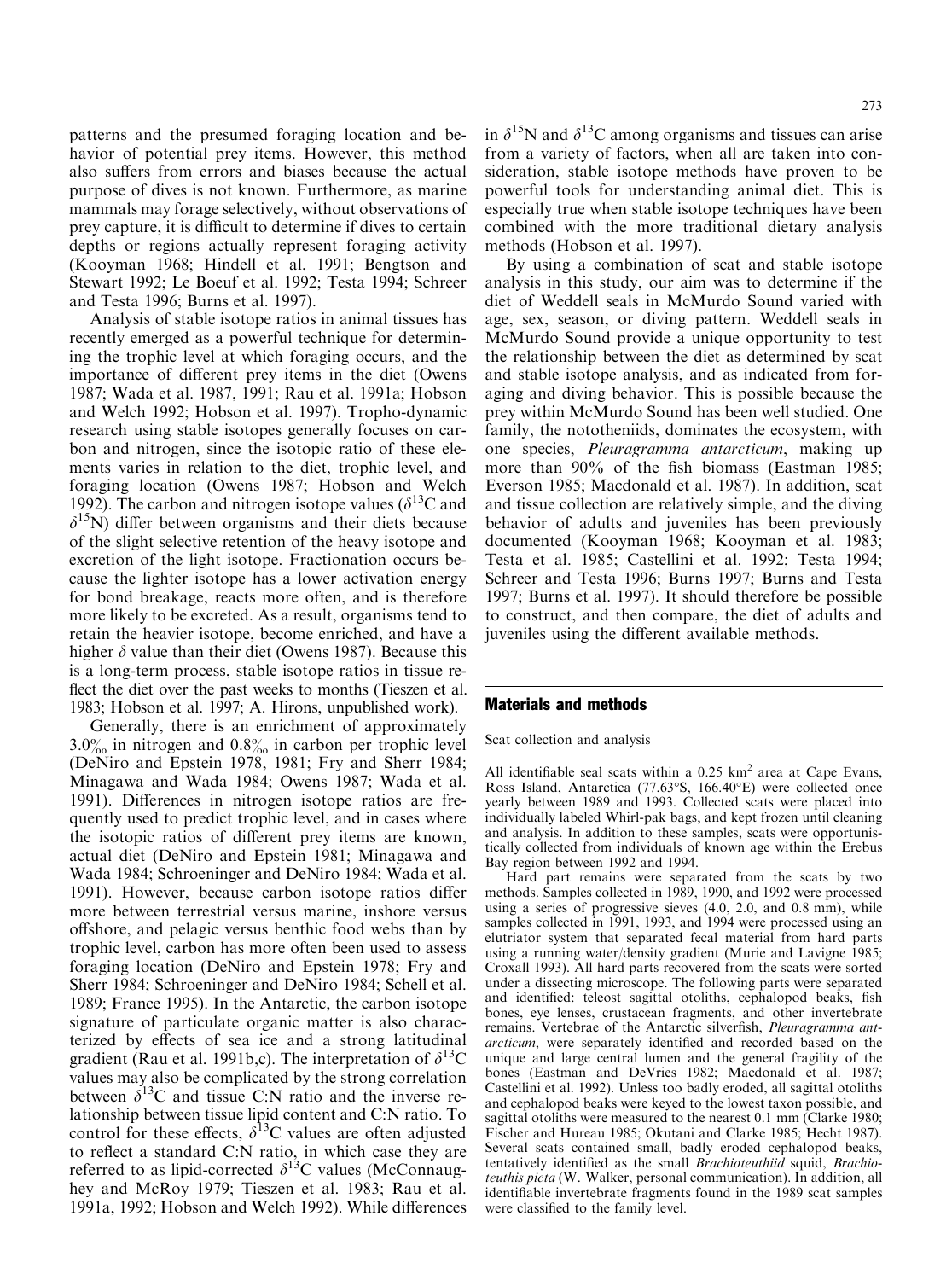The percent frequency of occurrence of prey items in Weddell seal scats was determined for each year and seal age class individually. For  $P$ . antarcticum, fish length was estimated using regression equations that related otolith diameter to fish length (Kock et al. 1985; Hecht 1987; Hubold and Tomo 1989). All Trematomus spp. otoliths were treated as if they had come from T. bernacchii, and the fish lengths were estimated using equations from Hecht (1987). Fish mass was not estimated because different equations in the literature produced values that differed by more than 100% (Kock et al. 1985; Hecht 1987; Hubold and Tomo 1989; Radtke et al. 1993). Before calculating fish lengths, otolith diameters were first corrected to account for erosion in the digestive process using the factor of  $1.275$  determined for small fishes by Harvey (1989) (see also daSilva and Neilson 1985; Murie and Lavigne 1986; Tollit et al. 1997). Comparison between years in the mean size of *P. antarcticum* eaten was performed using one-way ANOVA techniques with significance assumed at  $P < 0.05$ . Tukey HSD post-hoc comparison of means was used to identify groups (overall  $P < 0.05$ ). We did not estimate the size of squid eaten by Weddell seals because, for most species, few beaks were retrieved. The size of B. picta eaten by seals could not be accurately estimated because beak rostral lengths were <2 mm and beaks were extremely eroded.

#### Stable isotope analyses

Blood samples were collected between 1992 and 1994 from known age pups ( $n = 16$ ), yearlings ( $n = 14$ ), and adults ( $n = 12$ ). The blood collection and handling techniques have been described by Rea (1995), and plasma samples were kept frozen at  $-80^{\circ}$ C until analyzed. Four species of nototheniid fishes, P. antarcticum, Dissostichus mawsoni, Pagothenia borchgrevinki, and T. loennbergii, as well as the eelpout, Rhigophilia dearborni, were collected opportunistically in the field and stored frozen until analysis. Stable isotope values for T. bernacchii, determined by Wada et al. (1987), were also used in the analyses of foraging behavior.

The C:N ratio and the  $\delta^{15}N$  and  $\delta^{13}C$  stable isotope ratios in Weddell seal blood plasma and selected prey items were analyzed as follows. Plasma samples (1 ml) and prey muscle samples (1 g) were dried at 60°C, ground for homogeneity, and prepared for mass spectrometry (Schell et al. 1989; Schell and Hirons 1997). All carbon and nitrogen isotope ratios were determined in duplicate with a Europa  $20/20$  continuous flow mass spectrometer. Stable isotope ratios are expressed in del  $(\delta)$  notation according to the following equation:

# $\delta X(^{\text{o}}_{\text{oo}})=(R_{\text{SAMPLE}}/R_{\text{STANDARD}} - 1) * 1000$

where X is <sup>13</sup>C or <sup>15</sup>N and R is the ratio of <sup>13</sup>C:<sup>12</sup>C or <sup>15</sup>N:<sup>14</sup>N in the standard or sample. The standard for carbon was Pee Dee Belemnite and atmospheric  $N_2$  was the standard for nitrogen (DeNiro and Epstein 1978, 1981). Analytical error for both carbon and nitrogen was  $\pm 0.1\%$ , and samples were reanalyzed if the difference between duplicates was greater than 0.5%. The mass percent carbon and nitrogen in the samples were determined by the mass spectrometer, and the ratio (by mass) of total carbon to total nitrogen calculated. Analytical error in this C:N ratio was  $\pm 0.10$ .

The  $\delta^{15}N$ ,  $\delta^{13}C$ , and C:N ratios were compared among seals of different age, sex, year, and foraging behavior using one-way ANOVA techniques. Significance was assumed at  $P < 0.05$ . The effect of collection year and sex on these ratios was tested within each age class (adult, yearling, or pup) and, if there was no significant difference in the  $\delta^{15}N$ ,  $\delta^{13}C$ , or C:N ratio between years or sexes, groups were pooled. The effects of age and foraging behavior were subsequently tested. Yearlings were subdivided into three categories: shallow divers (mean dive depth  $\leq 100$  m,  $n = 4$ ), deep divers (mean dive depth  $> 100$  m,  $n = 6$ ), and yearlings with no dive records (NDR yearlings, mean dive depth unknown,  $n = 4$ ). These categories were based on dive records collected from yearlings in McMurdo Sound that had previously been analyzed (Burns et al. 1997). The  $\delta^{15}N$ ,  $\delta^{13}C$ , and C:N ratios were then compared among adults, pups, deep, shallow and NDR yearlings. Seal groups were pooled if there were no significant differences in any measured ratio. Finally, linear regression techniques were used to test for the effect of the C:N ratio on the  $\delta^{13}$ C value determined for all seals. The regression was judged significant if  $P < 0.05$  and the residuals were normally distributed.

Due to the small sample sizes for individual fish species, we did not test for inter- or intra-specific differences in the  $\delta^{15}N$  and  $\delta^{13}C$ stable isotope ratios. However, as the C:N ratio differed among species, linear regression techniques were used to test for the effect of the C:N ratio on the  $\delta^{13}$ C values. As with the plasma samples, the regression was judged significant if  $P < 0.05$  and the residuals were normally distributed. As this regression was significant, the  $\delta^{13}$ C values of those fishes with elevated C:N values were adjusted to reflect a standard C:N ratio. These lipid-corrected  $\delta^{13}$ C values were used for trophic level comparisons.

To better understand the foraging behavior of Weddell seals in McMurdo Sound, the isotopic values determined for the different groups of seals were compared to those of the prey items collected. As stable isotope ratios in blood plasma have been shown to be similar to those of other marine mammal tissues (with the exception of blubber and keratin), we assumed the blood values to be representative of the animal as a whole (DeNiro and Epstein 1978, 1981; Tieszen et al. 1983; A. Hirons personal communication). In constructing the food web, predators were assumed to be approximately  $3\%$  enriched in  $\delta^{15}N$  over their prey. The  $\delta^{13}C$  value was assumed to remain relatively constant across trophic levels, provided that habitats and C:N ratios were similar (Rau et al. 1992).

#### Results

## Scat analysis

Between 1989 and 1993, 189 scats were collected from the sampling site at Cape Evans. Eight scats were collected between 1992 and 1994 from known age animals (one adult, five yearlings, two pups). Tables 1 and 2 show the number and types of prey hard parts identified from scats. The most common prey item, as determined by both numbers and frequency of occurrence, was Pleuragramma antarcticum. Other fishes identified from recovered otoliths were T. bernacchii and other Trematomus species. Identifiable remains from these fishes were found in only a few scats (2.7%), and did not appear to make up a significant proportion of the diet. However, as Pleuragramma antarcticum bones were found in 88.4% of the scats, and otoliths in only 10.6% of the scats, it is possible that the Trematomus species were under-represented in this Weddell seal diet sample because no other hard parts from these fishes were uniquely identifiable. Eleven percent of the recovered otoliths could not be identified due to breakage or severe erosion.

Forty-seven cephalopod beaks were recovered from the scats collected at Cape Evans from seals of unknown age, and another 765 from scats collected from 4 juveniles (1 pup and 3 yearlings). All identified beaks came from squid: three from an unidentified *Histioteuthiid* species, two from Gonatus antarcticus, two from Kondakovia longimana, and one from an unidentified Mastigoteuthiid species. The bulk of the beaks, 804, were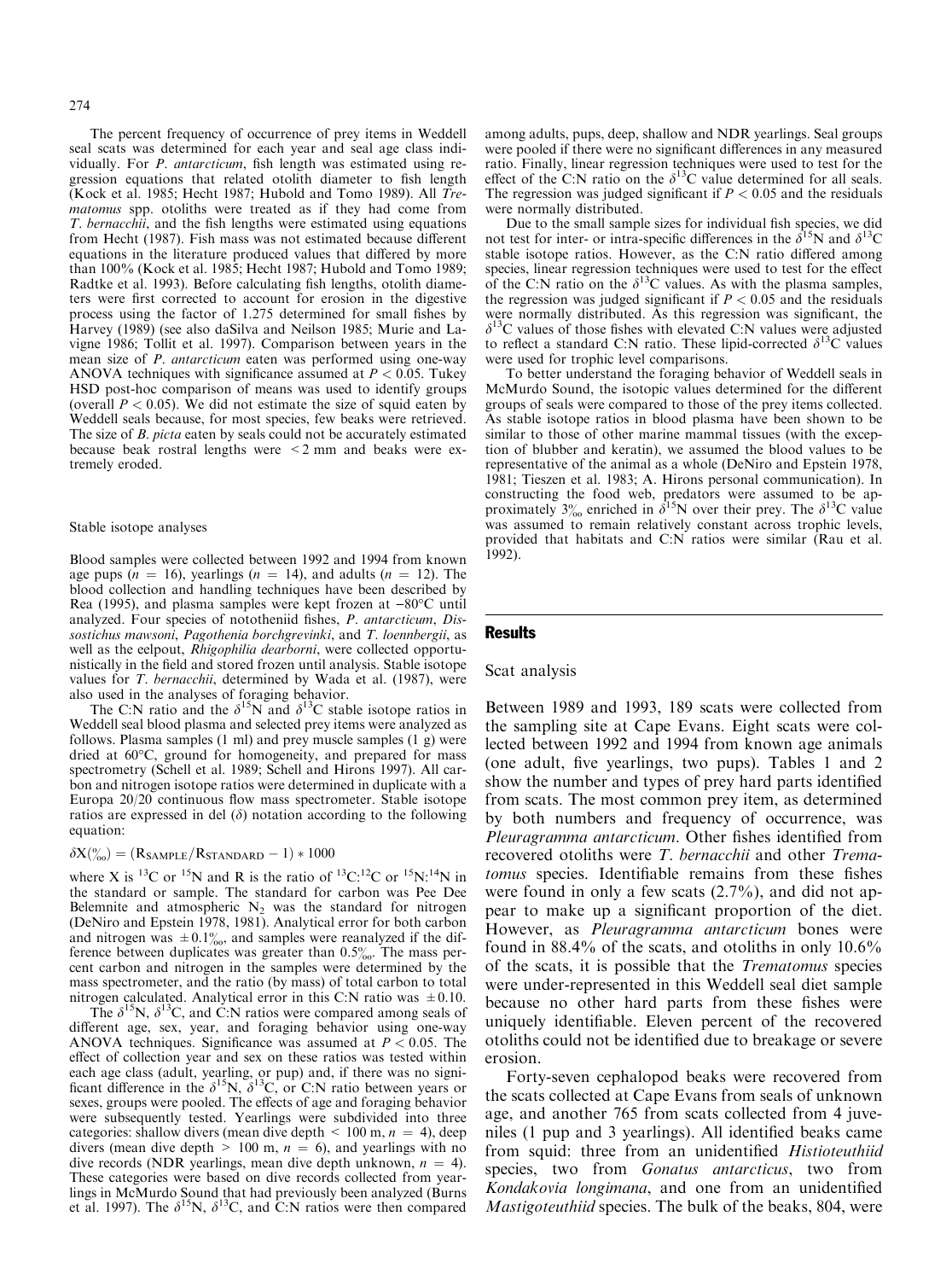Table 1 Squid, fish, and invertebrate prey items identified in Weddell seal scat samples collected yearly from Cape Evans, McMurdo Sound, Antarctica. The 1989 collection was the first, and likely includes scats from more than 1 year. The age and species of the seals that deposited the scat were not known (G.a. Gonatus antarcticus; M.sp. Mastigoteuthiid spp.; B.sp. Brachio-

teuthis picta badly eroded; H.sp. Histioteuthiid spp.; K.l. Koudakovia lougimana; P.a. Pleuragramma antarcticum; T.sp. Trematomus spp.; Unid. Unidentified otoliths usually due to excessive erosion; T.b. Trematomus bemacchii; P.a. bones, Pleuragramma antarcticum vertebrae)

| Year  | Total<br>$# \text{ scats}$ | $#$ Beaks<br>$(\# \text{scats})$                                             | $#$ Otoliths<br>$(\# \text{ scats})$                           | P.a.<br>bones  | Fish<br>parts | Crustacean<br>parts       | Mollusc<br>parts <sup>a</sup> |  |
|-------|----------------------------|------------------------------------------------------------------------------|----------------------------------------------------------------|----------------|---------------|---------------------------|-------------------------------|--|
| 1989  | 75                         | G.a. $1(1)$<br>M.sp. $1(1)$                                                  | P.a. $62(16)$<br>T.sp. $1(1)$<br>Unid. $6(2)$                  | 75<br>$100\%$  | 74<br>98.7%   | 70<br>93.3%               | 28<br>37.3%                   |  |
| 1990  | 23                         | G.a. $1(1)$                                                                  | P.a. $23(1)$<br>T.sp. $1(1)$<br>T.b. $1(1)$                    | 18<br>78.3%    | 18<br>78.3%   | $\overline{2}$<br>8.7%    | 5<br>21.7%                    |  |
| 1991  | 30                         | <b>B.sp.</b> 9 (3)<br>H.sp. $1(1)$                                           | P.a. $43(4)$<br>Unid. $6(4)$                                   | 26<br>86.7%    | 21<br>70%     | $\mathfrak{Z}$<br>20%     | $\overline{2}$<br>20%         |  |
| 1992  | 30                         | <b>B.sp.</b> $6(4)$<br>K.l. $2(1)$                                           | P.a. $2(2)$<br>T.sp. $1(1)$<br>Unid. $1(1)$                    | 21<br>70%      | 20<br>66.7%   | 6<br>20%                  | 6<br>20%                      |  |
| 1993  | 31                         | B.sp. $24(3)$<br>H.sp. $2(2)$                                                | P.a. $24(7)$<br>T.sp. $2(2)$<br>Unid. $7(6)$                   | 27<br>$87.1\%$ | 23<br>74.2%   | $\overline{2}$<br>$6.5\%$ | $\mathbf{0}$                  |  |
| Total | 189                        | B.sp. $39(10)$<br>H.sp. $3(3)$<br>G.a. $2(2)$<br>K.l. $2(1)$<br>M.sp. $1(1)$ | P.a. $154(30)$<br>T.sp. $5(5)$<br>T.b. $1(1)$<br>Unid. 20 (13) | 167<br>88.4%   | 156<br>82.5%  | 83<br>43.9%               | 41<br>21.7%                   |  |

<sup>a</sup>Not including cephalopods

Table 2 The proportion of scats collected from known and unknown age individuals in McMurdo Sound Antarctica which contained  $B$ . picta beaks or fish otoliths. Mean otolith size (uncorrected) and Pleuragramma antarcticum (P.a.) standard length

are indicated for each age group. Fish size was calculated following Hubold and Tomo (1989), and corrected otolith diameters (1.275\*OD, Harvey 1989) were used

| Age                                    | $#$ Scats | # Brachioteuthis<br><i>picta</i> beaks<br>$\frac{6}{6}$ scats) | $#$ Trematomus<br>spp. otoliths<br>$\frac{6}{6}$ scats) | $%$ Scats<br>with $P.a.$<br>vertebrae | # P.a.<br>otoliths<br>$\frac{6}{6}$ scats) | Mean<br>P.a.<br>$OD \pm SD$<br>(mm)                              | Mean fish<br>length $\pm$ SD<br>(mm)                            |
|----------------------------------------|-----------|----------------------------------------------------------------|---------------------------------------------------------|---------------------------------------|--------------------------------------------|------------------------------------------------------------------|-----------------------------------------------------------------|
| Adults<br>Yearlings<br>Pups<br>Unknown | 189       | 87 (60)<br>678 (50)<br>39 (21)                                 | 1(20)<br>1 (50)<br>6(3)                                 | 100<br>80<br>50<br>88                 | 2(100)<br>12(40)<br>2(50)<br>154 (16)      | $2.6 \pm 0.1$<br>$1.0 \pm 0.1$<br>$0.9 \pm 0.0$<br>$1.5 \pm 0.4$ | $249.8 \pm 13.1$<br>$99.9 \pm 13.2$<br>89.5<br>$143.2 \pm 40.8$ |

badly eroded lower beaks of the small Brachioteuthiid squid tentatively identified as  $B$ . picta.

While a wide variety of invertebrates were identified from the scats collected in 1989 (Table 3), the vast majority of these items were benthic invertebrates of less than 5 mm in size. Because of their small size, and the fact that these items form the bulk of the fish diet in McMurdo Sound, these items were thought to have been ingested secondarily. More than half of the scats collected in 1989 contained parasites, the majority of which were nematodes.

The mean size of the sagittal otoliths recovered from the scat samples, and the estimated length of the Pleuragramma antarcticum and Trematomus species consumed are shown in Table 4. There was significant inter-annual variation in the estimated mean length of Pleuragramma antarcticum eaten (Fig. 1) as otoliths collected in 1989 and 1990 were significantly larger than those collected from 1991 to 1994 (one way ANOVA  $P = 0.000$ , Tukey HSD post-hoc comparison of means,  $P < 0.05$ ). While the number of fish otoliths per scat collected [mean of  $0.9 \pm 3.3$  (SD) otoliths/scat] did not differ among years ( $P = 0.49$ ), the fewest otoliths were recovered in 1992, and 1992 had the lowest proportion of scats with remains from Pleuragramma antarcticum and other fishes.

An examination of the percent frequency of occurrence of prey items from scats of known age animals to that of the whole sampled population (the Cape Evans scat collection) suggested that juveniles may have eaten more invertebrates and benthic fishes. Similarly, the mean Pleuragramma antarcticum otolith diameter and estimated fish length were smallest in the youngest animals (Table 2). However, these samples were too unbalanced to permit any statistical tests, and the conclusions are necessarily tentative.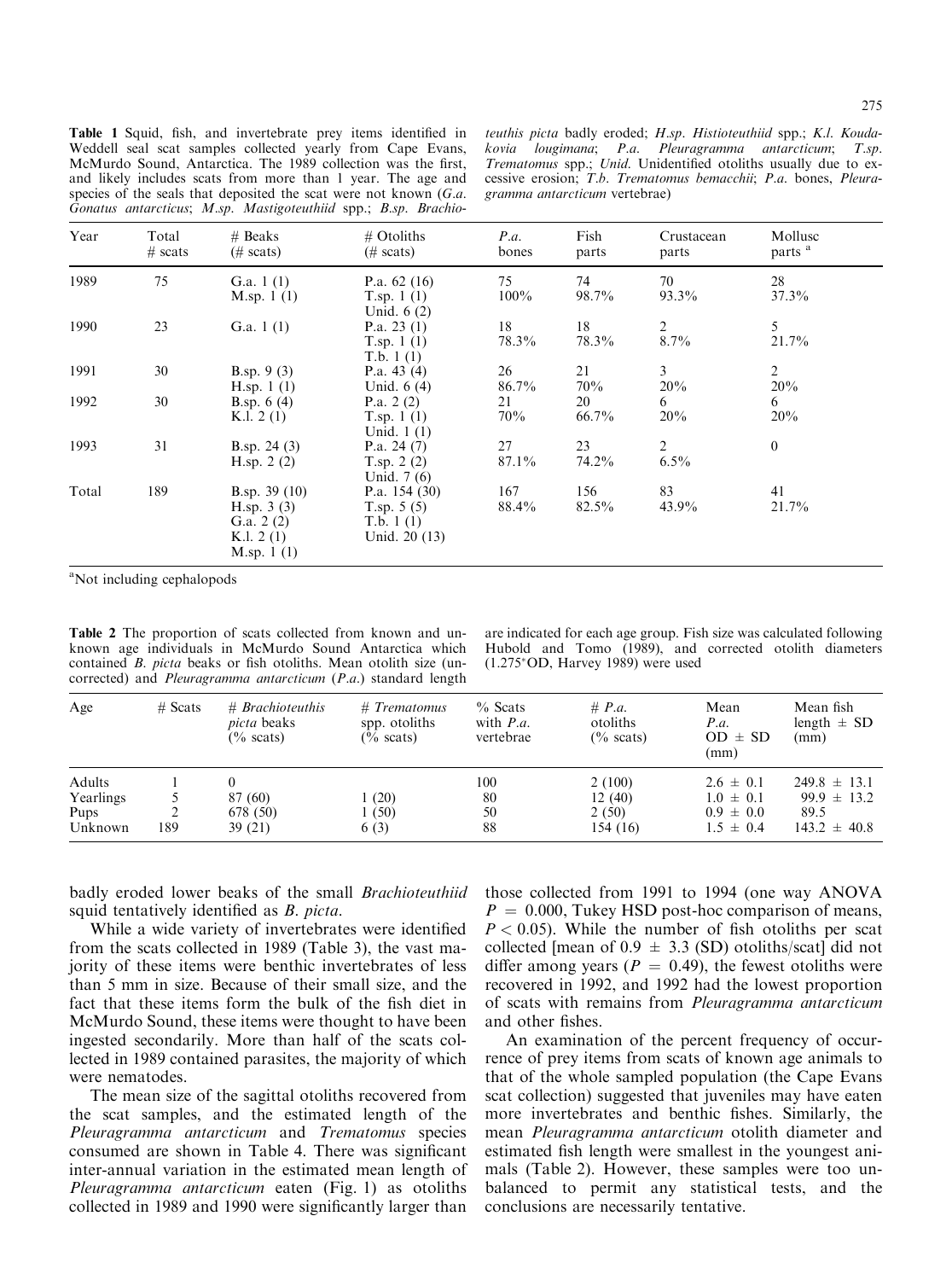### Stable isotope analysis

The stable isotope ratios determined from the Weddell seal plasma samples are shown in Fig. 2. There were no significant differences in the  $\delta^{15}N$ ,  $\delta^{13}C$ , and C:N ratios by collection year or sex within any group ( $P > 0.05$  in all cases), so samples from males and females from all years were pooled for among-group comparisons. While there were no significant differences in the  $\delta^{15}N$  ratio among adults and any group of yearlings, nursing pups did have a slightly elevated  $\delta^{15}$ N value when compared to adult females (mean difference of  $0.8\%$ ). The mean  $\delta^{15}$ N,  $\delta^{13}$ C, and C:N ratios for all groups of seals are given in Table 5.

While the C:N ratio of seal blood was significantly correlated with its  $\delta^{13}$ C value ( $\delta^{13}$ C = -1.61<sup>\*</sup>C:N ratio  $-19.06$ ,  $n = 42$ ,  $P < 0.001$ ,  $r^2 = 0.53$ , Fig. 3a), there were no significant differences in the C:N ratio among adults and foraging yearlings. However, pups did have a slightly higher C:N value than all other seals (Table 5). Despite the similarity in  $\delta^{15}N$  and C:N ratio, adults and all yearlings were not pooled because there were signi ficant differences in their  $\delta^{13}$ C values. Shallow-diving yearlings had significantly enriched  $\delta^{13}$ C values relative

Table 3 Invertebrates identified from 75 Weddell seal samples collected at Cape Evans, Ross Island, Antarctica, in October 1989

| Group         | Order                                | $#$ Scats      |
|---------------|--------------------------------------|----------------|
| Crustaceans   | Isopods <sup>a</sup>                 | 23             |
|               | Amphipods <sup>b</sup>               | 37             |
|               | Calanoid copepods                    | 12             |
|               | Shrimps <sup>c</sup>                 | $\mathfrak{D}$ |
|               | Fragments                            | 68             |
| Parasites     | Nematodes                            | 48             |
|               | Acanthocephalans                     | 8              |
|               | Cestodes                             | 6              |
| Benthic       | Hydrozoans                           |                |
| invertebrates | Molluses                             | 10             |
|               | Gastropods                           | 21             |
|               | Balanomorpha valves                  | 3              |
|               | Polychaete setae/palaea <sup>d</sup> | 8              |

<sup>a</sup>Gnathiidae, Flabelliferidae, Idoteidae, Arcturidae<br><sup>b</sup>Hyperiidae, Lauesthoidae

<sup>b</sup>Hyperiidae, Leucothoidae<br><sup>c</sup>Euphausiidae, Pleocyemata

<sup>c</sup>Euphausiidae, Pleocyemata<br><sup>d</sup>Pectinaridae or Flabelligeridae

|  |  |  |  | <b>Table 4</b> Diameter of sagittal otoliths (OD) recovered from Weddell |  |
|--|--|--|--|--------------------------------------------------------------------------|--|
|  |  |  |  | seal scats collected from 1989 to 1994 in McMurdo Sound, Ant-            |  |
|  |  |  |  | arctica, and the estimated length of fish consumed. Corrected            |  |



Fig. 1 Box and whisker plot of standard lengths of *Pleuragramma* antarcticum identified from otoliths  $(n)$  recovered from Weddell seal scats collected between 1989 and 1994 in McMurdo Sound, Antarctica. Fish length estimated following Hubold and Tomo (1989). Box shows median, lower and upper quartiles, whiskers cover  $10^{\text{th}}$ -90<sup>th</sup> percentile range, and *circles* are statistical outliers



Fig. 2 The  $\delta^{13}$ C and  $\delta^{15}$ N stable isotope ratios in Weddell seal blood plasma. Dive patterns for yearlings determined from TDR records (Burns et al. in press). NDR Yearlings are those for which there were no dive records

to those of adults, deep-diving and NDR yearlings (Table 5).

The stable isotope and C:N ratios of Weddell seal prey items are shown in Table 6. There were clear differences in the isotopic ratios between prey items, with

otolith diameters (1.275\*OD, Harvey 1989) were used in the estimation of fish lengths

| <b>Species</b>                           | N   | Uncorrected OD<br>mean $\pm$ SD (mm)<br>(range) | Corrected OD<br>mean $\pm$ SD (mm)<br>(range) | Mean fish<br>standard length<br>$\pm$ SD (mm) | Range<br>(mm)   |
|------------------------------------------|-----|-------------------------------------------------|-----------------------------------------------|-----------------------------------------------|-----------------|
| Pleuragramma<br>antarcticum <sup>a</sup> | 168 | $1.4 \pm 0.5$<br>$(0.5-2.7)$                    | $1.8 \pm 0.6$<br>$(0.6-3.4)$                  | $140.7 \pm 42.7$                              | $50.7 - 259.1$  |
| <i>Trematomus</i> species <sup>b</sup>   | 6   | $3.3 \pm 1.2$<br>$(1.9-5.2)$                    | $4.2 \pm 1.5$<br>(2.4–6.6)                    | $233.4 \pm 78.9$                              | $127.3 - 341.0$ |
| T. bernacchii <sup>b</sup>               |     |                                                 |                                               | 140.4                                         |                 |

a Standard length, following Hubold and Tomo 1989

b Total length, following Hecht 1987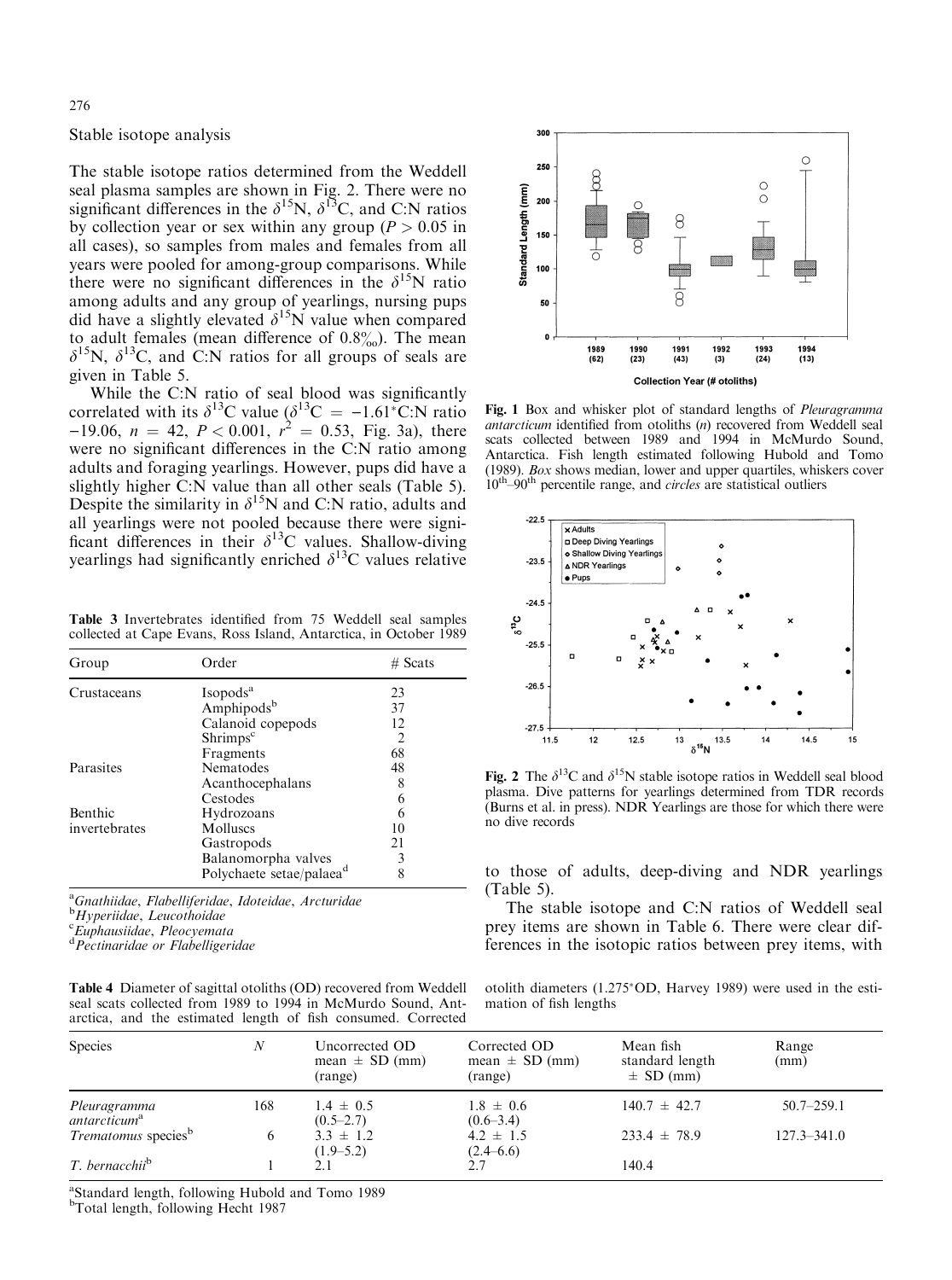| Group                    | $\boldsymbol{n}$ | $\delta^{13}C$   | $\delta^{15}N$   | C: N              |
|--------------------------|------------------|------------------|------------------|-------------------|
| Adults                   | 12               | $-25.5 \pm 0.1$  | $13.1 \pm 0.2$   | $3.82 \pm 0.08$   |
| Deep-diving yearlings    | 6                | $-25.4 \pm 0.2$  | $12.6 \pm 0.2$   | $3.87 \pm 0.05$   |
| NDR yearlings            | 4                | $-25.1 \pm 0.2$  | $12.9 \pm 0.1$   | $3.65 \pm 0.11$   |
| Shallow-diving yearlings | 4                | $-23.5 \pm 0.1*$ | $13.3 \pm 0.1$   | $3.68 \pm 0.12$   |
| Pups                     | 16               | $-26.0 \pm 0.2$  | $13.8 \pm 0.1$ † | $4.12 \pm 0.16^*$ |

\*Significantly different from all other groups ( $P < 0.05$ )

<sup>†</sup>Significantly different from adult females ( $n = 6, P < 0.05$ ) and deep-diving yearlings

the large Antarctic cod, Dissostichus mawsoni, the most nitrogen enriched and carbon depleted. The C:N ratios also differed by prey, with the most  $\delta^{13}$ C depleted species having the highest C:N ratio  $(\delta^{13}C = -0.81^{\circ}C)$ . The ratio-22.73,  $n = 15$ ,  $P < 0.001$ ,  $r^2 = 0.79$ , Fig. 3b). As a result, the  $\delta^{13}$ C values for *Pleuragramma antarcticum* and D. mawsoni were adjusted to reflect a C:N ratio of 3.75



Fig. 3A,B The relationship between  $\delta^{13}$ C and tissue C:N ratio for all seals (A) and fish (B) sampled. Trematomus bernacchii is not included in **B** because no C:N ratio was available  $\delta^{13}$ C value taken from Wada et al. 1987).

(the mean for foraging seals) using the regression equation above. The lipid-corrected  $\delta^{13}$ C value for these species,  $-25.8\%$ , was similar to those of all seals except shallow-diving yearlings, as is shown in Fig. 4.

## **Discussion**

There was general agreement between the diet determined for Weddell seals by scat analysis and the diet and trophic level estimated from stable isotope analyses. In addition, the diet estimated by both techniques agreed with observed diving behavior and with previous studies on the diet of Weddell seals in McMurdo Sound (Dearborn 1965; Testa et al. 1985; Green and Burton



Fig. 4 The  $\delta^{13}C$  and  $\delta^{15}N$  stable isotope values for Weddell seals and fishes in McMurdo Sound. Arrows to second data points for Pleuragramma antarcticum and Dissostichus mawsoni indicate the  $\delta^{13}$ C values corrected to account for their higher C:N ratios. The two Trematomus loenbergii samples are shown separately because of the large difference in values

**Table 6** The  $\delta^{13}$ C,  $\delta^{15}$ N, and C:N ratios of fish collected in McMurdo Sound, Antarctica

<sup>a</sup> Samples shown separately due to the large difference between individuals

b Values from Wada et al. 1989

| <b>Species</b>                      | $\boldsymbol{n}$ | $\delta^{13}C$  | $\delta^{15}N$ | C: N            |
|-------------------------------------|------------------|-----------------|----------------|-----------------|
| Dissostichus mawsoni                |                  | $-28.9 \pm 0.6$ | $13.5 \pm 0.2$ | $7.17 \pm 1.19$ |
| Pleuragramma antarcticum            |                  | $-28.3 \pm 0.4$ | $10.9 \pm 9.2$ | $6.37 \pm 0.58$ |
| Pagothenia borchgrevinki            |                  | $-25.5 \pm 0.5$ | $11.0 \pm 0.2$ | $3.73 \pm 0.39$ |
| Trematomus loennbergii <sup>a</sup> |                  | $-26.8$         | 10.3           | 4.29            |
|                                     |                  | $-24.5$         | 13.4           | 3.49            |
| Trematomus bernacchii <sup>b</sup>  |                  | $-23.4$         | 10.4           |                 |
| Rhigophilia dearborni               |                  | $-23.6$         | 13.2.          | 3.31            |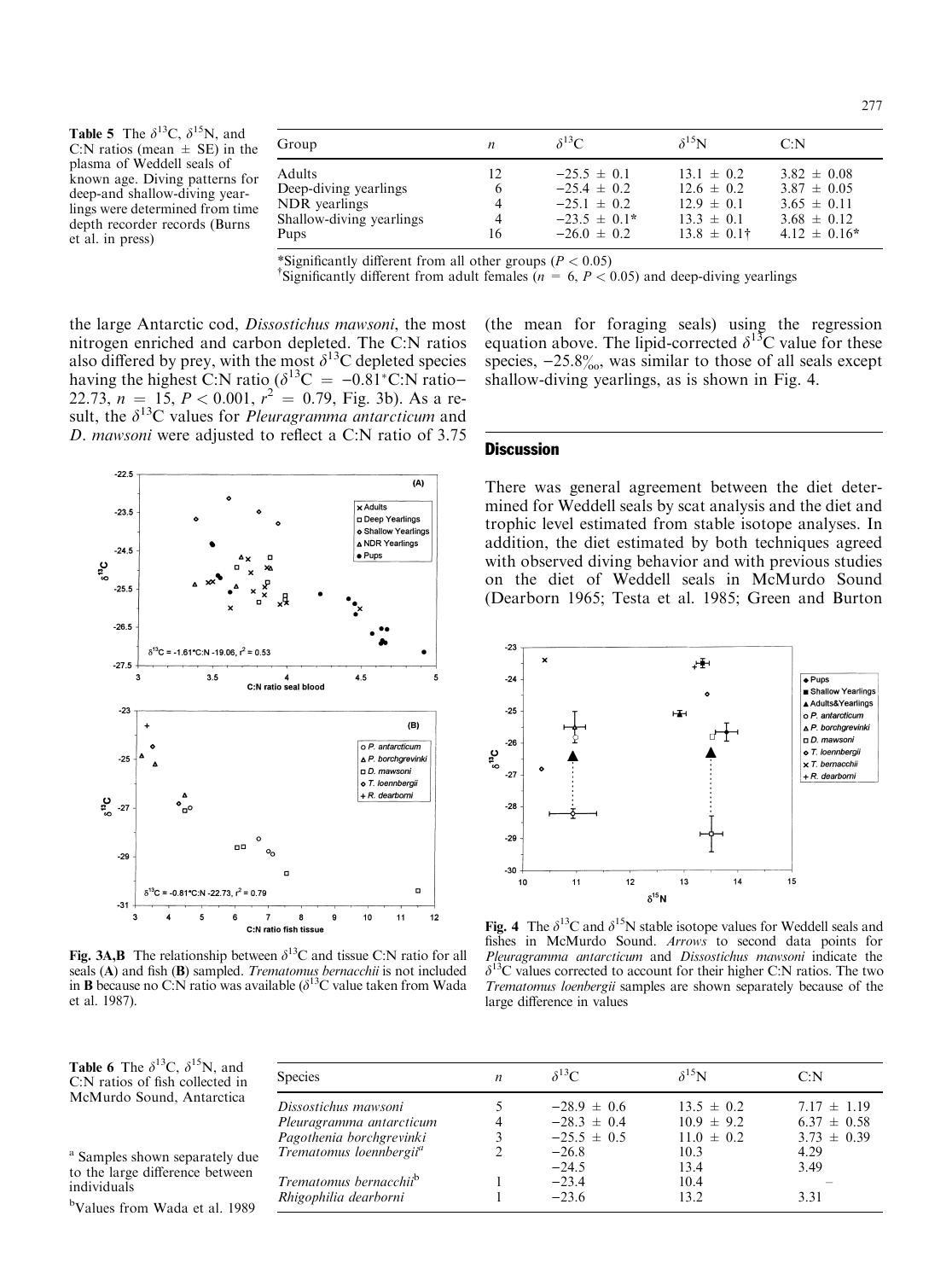1987; Castellini et al. 1992). While each technique had associated biases and uncertainties, by combining these methods it was possible to more completely characterize the diet of Weddell seals than would otherwise have been possible.

The scats collected at Cape Evans over 5 years indicated that there was remarkably little variation in the diet of Weddell seals. In all years, Pleuragramma antarcticum was the primary constituent of the diet, and remains were found in  $70-100\%$  of the collected scats. Otoliths from other nototheniids were rare, as were cephalopod remains. However, given the absence of Pleuragramma antarcticum otoliths from many of the scats in which vertebrae were found, and the extremely eroded condition of many of the otoliths and all of the small *B. picta* beaks, it is possible that both small fishes and squids were eaten more commonly than indicated by recovered remains. Crustacean and mollusc parts were found in approximately a quarter of the scats collected each year, but it is likely that the majority of the amphipods, mysid shrimps, molluscs, and polychaetes came from the stomachs of ingested fishes, as all nototheniids in McMurdo Sound are known to forage on these items (Bertram 1940; Dearborn 1965; Eastman 1985; Everson 1985). Euphausiids and prawns, which were more common than fishes in the stomachs of seals collected in Davis Sound (Green and Burton 1987), have never been identified as important food items for seals in McMurdo Sound, probably due to their absence in large numbers from this ecosystem (Eastman 1985; Everson 1985).

The mean size of *Pleuragramma antarcticum* otoliths recovered from the collected scats, 1.4 mm, was at the low end of the size range reported in other studies from throughout Antarctica  $(1.4-1.8 \text{ mm})$  (Plötz 1986; Green and Burton 1987; Castellini et al. 1992). However, the majority of otoliths recovered in these other studies came from stomach samples, and were probably less eroded than those we recovered from scats (Croxall 1993). Fish standard length calculated using the corrected otolith diameters indicated that, as in other areas of Antarctica, the mean size class of Pleuragramma antarcticum eaten was 141 mm (Plötz 1986; Green and Burton 1987; Castellini et al. 1992). While there was some variation in the size of fish eaten, differences between years were small. However, if the calculated fish sizes are correct, these small differences may be significant. Pleuragramma antarcticum reaches maturity at approximately 140 mm and the mean length of fish ingested in 1989 and 1990 indicated that most fish eaten were mature. However, otoliths collected between 1991 and 1994 suggested a tendency to take smaller fish that may have been immature (see Fig. 1). We do not know if this shift is indicative of changes in the ecosystem, circulation patterns, fish growth rates and availability, or if it is an artifact from the calculations of fish size. In any case, as Pleuragramma antarcticum larger than approximately 120 mm are generally found at depths greater than 200 m, it was not surprising that the mean depth of foraging dives for adults and most yearlings was greater

than 200 m (Hubold 1984, 1985; Eastman 1985; Kellermann 1986; Hubold and Tomo 1989; Castellini et al. 1992; Radtke et al. 1993; Testa 1994; Schreer and Testa 1996; Burns et al. 1997).

While we did not estimate the size of squid eaten, B. picta, the most common species identified, is not thought to reach sizes in excess of 15 cm (mantle length) (Fischer and Hureau 1985; W. Walker personal communication). In Antarctic waters, B. picta has been caught in trawls from the surface to the bottom  $(>1000 \text{ m})$ , but is thought to occur predominantly below 200 m during the day (Filippova 1972; Rodhouse 1989, 1990; Rodhouse and Piatkowski 1995). Commonly caught in research nets, *B. picta* has been seen in the diet of southern elephant seals (Mirounga leonina), Weddell seals, and sperm whales (Physeter catodon), and its absence in the diet of other Antarctic predators has been remarked upon (Clarke and MacLeod 1982; Rodhouse 1990; Rodhouse et al. 1992; Green and Burton 1993; Rodhouse and Piatkowski 1995; Slip 1995). While cephalopod beaks have generally been thought to be indigestible (Clarke and MacLeod 1982; Harvey 1989), heavily eroded beaks of the market squid, *Loligo opal*escens, have been found in the stomachs of emperor penguins (Aptenodytes forsteri, Pütz 1995), and "a fine gravel composed entirely of fragmented (squid) beaks'' was found in Weddell seal stomachs by Bertram (1940). Seals may retain squid beaks for long periods of time (Pitcher 1980; Gales et al. 1993) and, if the beak fragments retrieved in this study are any indication, then perhaps the absence of B. picta from the estimated diet of many marine animals is due to erosion of these small beaks during the digestive process.

Inferences about seasonal variation in the diet of seals in McMurdo Sound rely on the assumption that scats collected from Cape Evans were deposited throughout the year, as has been supported by animal tracking and observational studies (Testa 1994; personal observation). If this assumption is valid, then there is little evidence for seasonal or annual variation in the diet. The contents of all collected scats were similar, and very few ``unusual'' scats were found. While comparable to other studies in McMurdo Sound, this differs from observed seasonal variation in the diet of Weddell seals from the Weddell Sea which foraged mainly on Pleuragramma antarcticum in the summer but concentrated on other species in the spring (Plötz 1986; Green and Burton 1987; Plötz et al. 1991; Castellini et al. 1992). It may be that seasonal variation is more common in lower Antarctic latitudes or in areas where the prey base is more diverse. In McMurdo Sound, Pleuragramma antarcticum makes up more than  $90\%$  of the fish biomass, and so it is not surprising that it is the major prey of the local Weddell seal population (Eastman 1985; Everson 1985).

Variation in the diet due to age was difficult to test because of the limited number of scats collected from known age animals. However, it appeared that younger animals may have been foraging on smaller fishes or more cephalopods than the population as a whole. Ontogenetic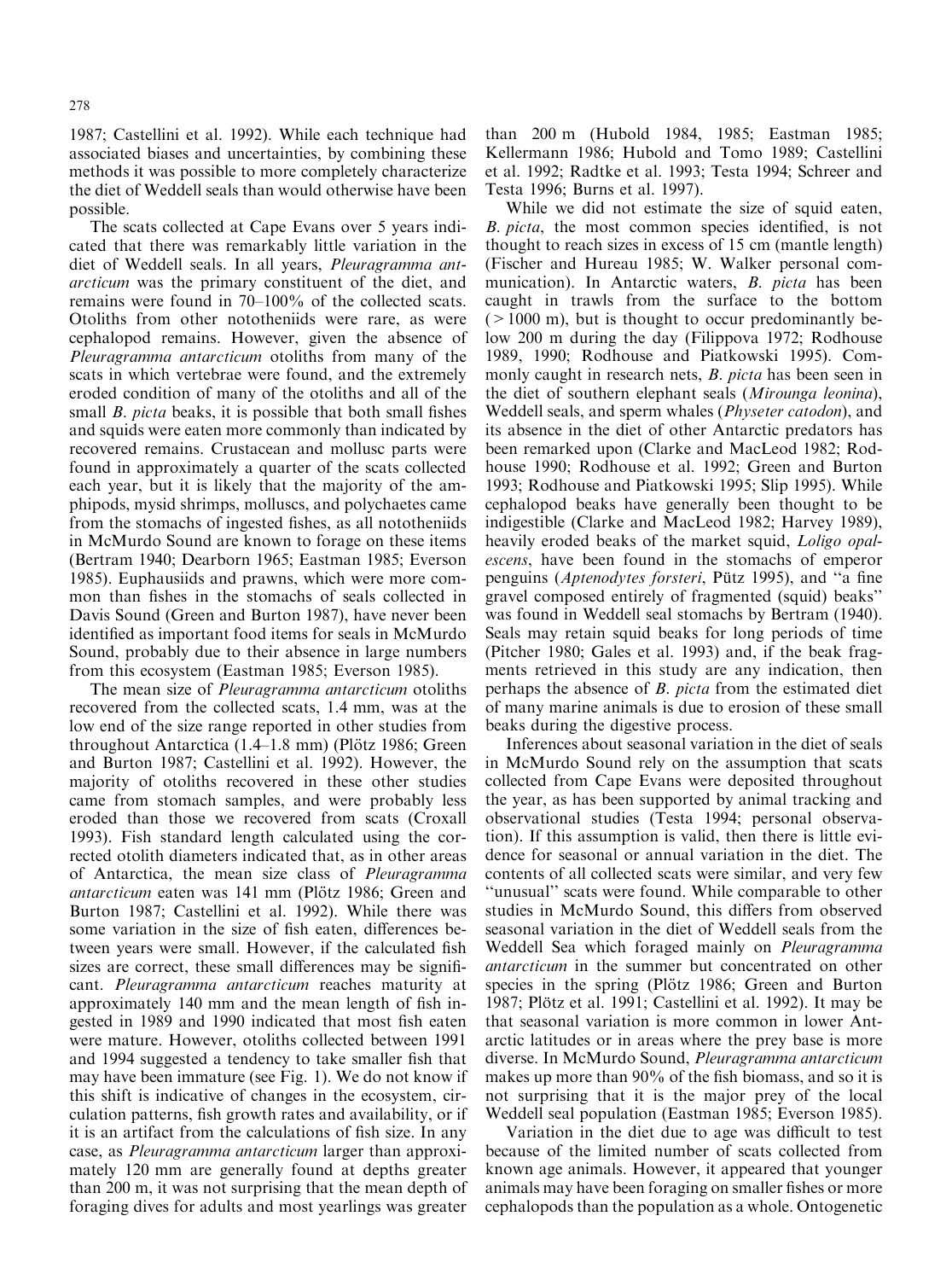shifts in diet have been observed in some phocid species, and are generally apparent when juveniles are unable to efficiently capture the prey consumed by adults due to physiological constraints on dive depth and duration (Sergeant 1973; Haug et al. 1991; Lydersen et al. 1991; Slip 1995). Studies on the diving behavior of juvenile Weddell seals have suggested that young animals are capable of reaching the depths selected by foraging adults, but that dive durations are limited by smaller body size and immature physiological processes (Kooyman et al. 1983; Burns and Castellini 1996; Burns 1997; Burns and Testa 1997; Burns et al. 1997). To avoid direct competition with adults, juvenile Weddell seals may forage in different locations, but as yet, studies have been unable to determine if they concentrate their foraging on different prey (Burns and Testa 1997; Burns et al. 1997).

The diet of Weddell seals estimated based on the examination of the stable isotope ratios in seal blood and fish tissues was remarkably similar to that determined from scat samples. While there was a wide range in the  $\delta^{15}N$  values among individuals, there were no significant differences due to animal age, sex, year of sample collection, or diving behavior. This similarity indicated that all seals in this study had been foraging at a similar trophic level during the previous 8 weeks. The slight enrichment in  $\delta^{15}N$  between nursing pups and adult females was expected as pups were effectively ``foraging'' on their mothers (Hobson et al. 1997). When the mean  $\delta^{15}N$  values for seals were compared to those of the potential prey items, it appeared that foraging Weddell seals of all ages were feeding primarily on Pleuragramma antarcticum, Pagothenia borchgrevinki, and/or Trematomus species. There was an approximate 2.5% enrichment in  $\delta^{15}N$  between seals and these prey items, as expected for a single trophic level increase (Owens 1987; Wada et al. 1991; Rau et al. 1992; Hobson et al. 1997). Dissostichys mawsoni and Rhigophilia dearborni had  $\delta^{15}N$  values similar to those of the seals, and therefore could not have contributed significantly to the seals' diet. Unfortunately, we did not have specimens or reported isotopic ratios for any cephalopods found in the diet, or for the five other Trematomus species known to occur within McMurdo Sound (Macdonald et al. 1987). Therefore, using only the  $\delta^{15}N$  values, it was impossible to determine the relative importance of some of the prey items that appeared in scat samples, or to distinguish which of several small nototheniids were most important in the diet. This difficulty results from the dietary and trophic level overlap (and therefore similar  $\delta^{15}N$  values) of most nototheniids in McMurdo Sound (Eastman 1985; Everson 1985).

In contrast to the nitrogen data, there was significant variation in the  $\delta^{13}$ C and C:N values among the five fish species, fishes and seals, and seals with dissimilar diving patterns. These differences were helpful in determining the relative importance of individual prey species and foraging locations to Weddell seals feeding in McMurdo Sound. Because nototheniid fishes use lipid as a means for controlling buoyancy, the lipid content (and therefore  $\delta^{13}$ C and C:N ratios) of different species is strongly correlated with their lifestyle, and this is reflected in their C:N ratios and  $\delta^{13}$ C values (McConnaughey and McRoy 1979; Tieszen et al. 1983; Clarke et al. 1984; Eastman 1985; Reinhardt and Van Vleet 1986; Rau et al. 1991a, 1992; Hobson and Welch 1992). The high lipid content of the more active, pelagic fishes such as *Pleu*ragramma antarcticum and D. mawsoni was reflected in their high C:N ratio and low  $\delta^{13}$ C values. The cryopelagic lifestyle of Pagothenia borchgrevinki is indicated by their intermediate lipid levels, C:N, and  $\delta^{13}$ C values. The more benthic and sedentary Trematomus species had the lowest lipid levels of all the nototheniids and also the lowest C:N and highest  $\delta^{13}$ C values measured in this study (Clarke et al. 1984; Macdonald et al. 1987; Friedrich and Hagen 1994). As benthic habitats are carbon enriched relative to the pelagic system due to the different dynamics surrounding carbon uptake by benthic and pelagic algae (Fry and Sherr 1984; France 1995), the high  $\delta^{13}$ C values seen in the *Trematomus* species probably resulted both from their lower lipid content and their benthic habitat.

Unlike the fishes, there were differences in the seals'  $\delta^{13}$ C values that were not clearly related to differences in their C:N ratios. All foraging seals (non-pups) had approximately the same C:N ratios, but the  $\delta^{13}$ C values of shallow-diving yearlings were significantly enriched in comparison to adults and other yearlings. This suggested that shallow-diving yearlings were foraging on different prey, or in different locations, to other seals. For yearling Weddell seals diving in McMurdo Sound, dive records have demonstrated a clear dichotomy among individuals that concentrate their diving activity along the bottom in shallow waters, and those that dive predominantly in the deep-water pelagic zone (Burns et al. 1997). Because all animals in this study were captured in the same area, differences in foraging location probably resulted from shallow-diving yearlings concentrating their foraging in the more  $\delta^{13}$ C-enriched benthic community (France 1995; Burns et al. 1997). In combination with observed diving behavior, these findings imply that differences in mean dive depths do indeed reflect differences in foraging behavior. As shallow-diving yearlings were larger and made longer dives (on average) than the deep-diving yearlings, differences in foraging behavior probably did not reflect physiological limitations, but instead were a result of behavioral preferences (Kooyman et al. 1983; Burns and Castellini 1996; Burns et al. 1997).

When the  $\delta^{13}$ C values for both deep-and shallowdiving yearlings were compared to those of the prey items sampled, it was possible to estimate the prey types selected. The  $\delta^{13}$ C values of many nototheniids were directly comparable to those of adults and most yearling seals, and even those of Pleuragramma antarcticum and D. mawsoni were similar once the lipid-corrected  $\delta^{13}C$ values were determined. However, two of the three Trematomus samples (T. bernacchii and one T. loennbergii sample), were carbon enriched relative to other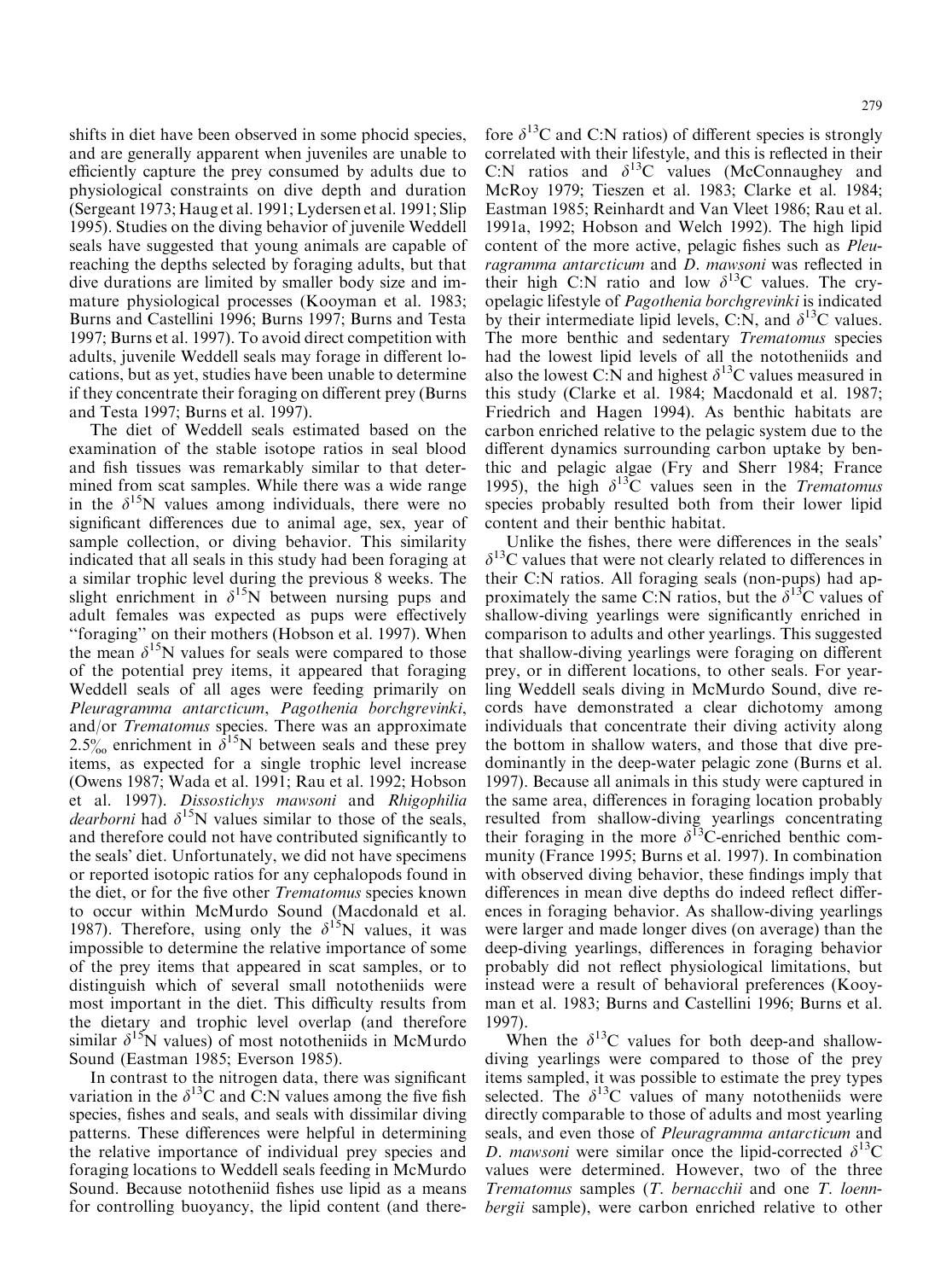nototheniid fishes, and the  $\delta^{13}$ C value of these samples came within  $1.0\%$  of that of the shallow-diving yearlings. Both of these fishes are benthic scavengers with relatively low lipid contents (Clarke et al. 1984; Friedrich and Hagen 1994). When combined with the nitrogen isotope data, these findings strongly suggested that most adults and juveniles were foraging primarily in the pelagic ecosystem on Pleuragramma antarcticum and perhaps Pagothenia borchgrevinki, and concentrating less on benthic species. In contrast, while the nitrogen data indicated that shallow-diving yearlings were foraging at the same trophic level as other seals, their enriched  $\delta^{13}C$ values suggested they were foraging more frequently in the benthic ecosystem on species such as T. bernacchii and T. loennbergii. Fecal samples collected from three deep divers and one shallow diver seem to confirm this hypothesis. Scats from the deep-diving yearlings contained several Pleuragramma antarcticum otoliths, many vertebrae, and 83 B. picta beaks, but that from the shallow diver did not contain any Pleuragramma antarcticum otoliths, and few vertebrae.

When the food web constructed in this study is compared to that proposed by Rau et al. (1992) for vertebrates in the Weddell Sea, it is clear that Weddell seals in McMurdo Sound occupy a higher trophic level than other Antarctic pinnipeds. The average Weddell seal  $\delta^{15}$ N value, 13.3  $\pm$  0.1‰, places Weddell seals at the trophic level of an obligate fish or squid predator, a niche probably shared with southern elephant seals (Mirounga leonina), but apparently not occupied by Ross (Ommatophoca rossii), crabeater (Lobodon carcinophagus), leopard (Hydrurga leptonyx), or fur  $Arc$ tocephalus gazella) seals in the Weddell Sea (Hindell et al. 1991; Rau et al. 1992). Because fish in both areas have similar  $\delta^{15}N$  values, the lower  $\delta^{15}N$  values (highest value  $9.4\%$ ) for pinnipeds in the Weddell Sea probably reflect the larger role that euphausiids ( $\delta^{15}N < 5\%$ ) play in their diet (Laws 1984; Green and Williams 1986; Lowry et al. 1988; Rau et al. 1991a, 1992). From this work, it appears that Weddell seals occupy a higher trophic level than most other phocids within the Antarctic ecosystem, at least in regions such as the Ross Sea where they concentrate their foraging primarily on nototheniid fish and cephalopods.

In conclusion, by combining scat collections with stable isotope analysis and diving behavior records, this study was able to more completely characterize the diet of Weddell seals in McMurdo Sound than would have been possible using any one of these methods singly. In the instance of deep and shallow divers, dietary differences suggested by diving behavior were unable to be verified by scat analysis, but were clearly identified by the analysis of predator and prey isotope ratios. Within the deep divers, the dietary specialization on Pleuragramma antarcticum, as indicated by the scat samples, could not have been determined from the isotope data alone because both Pleuragramma antarcticum and T. bernacchii had similar  $\delta^{15}$ N values. Finally, all three methods were needed to conclusively determine that Weddell seal adults and most yearlings were foraging primarily in the pelagic ecosystem on Pleuragramma antarcticum, while the shallow-diving yearlings were foraging mainly on the benthic *Trematomus* species. Unfortunately, because isotopic values were not available for the squid species identified in scats, the contribution of cephalopods to the diet of benthic or pelagic foraging seals could not be determined in this study. Similarly, small sample sizes prevented definitive conclusions about age-related variation in the diet of Weddell seals in McMurdo Sound. However, now that these techniques have been proven effective in determining small-scale dietary differences, it would be a relatively simple matter to collect sufficient samples from predator and prey to quantify age and seasonal dietary shifts. Clearly, these three methods complement each other, and in combination are a powerful tool for better understanding the foraging behavior of marine mammals.

Acknowledgements This research was supported by grant OPP-9119885 from the National Science Foundation to J. Ward Testa and Michael Castellini and by a University of Alaska Fairbanks Chancellor's fellowship to J.M. Burns. Help with field collection of scats and tissues came from T. Zenteno-Savin, L. Rea, B. Fadely, J. Fadely, K. Hastings, and many others. We would particularly like to thank Max Hoberg, Amy Hirons, Norma Haubenstock, and Andrew Trites for help with the scat and stable isotope analyses. The comments of three anonymous reviewers significantly improved the final version. The research was carried out under permit # 801 of the Marine Mammal Protection Act. Experimental protocols for the studies were approved by the UAF Institutional Animal Care and Use Committee, and comply with the "Principles" of animal care'' publication No. 85-23 revised 1985 of the National Institute of Health, and the current laws of the United States of America.

#### References

- Bengtson JL, Laws RM (1985) Trends in crabeater seal age at maturity: an insight into Antarctic marine interactions. In: Siegfried WR, Condy PR, Laws RM (eds) Antarctic nutrient cycles and food webs. Springer, Berlin Heidelberg New York, pp 669-675
- Bengtson JL, Stewart BS (1992) Diving and haulout behavior of crabeater seals in the Weddell Sea, Antarctica, during March 1986. Polar Biol 12:635–644
- Bertram GCL (1940) The biology of the Weddell and crabeater seals. Br Graham Land Exped Sci Rep 1:1-139
- Boyd IL, Arnould JPY, Barton T, Croxall JP (1994) Foraging behaviour of Antarctic fur seals during periods of contrasting prey abundance. J Anim Ecol 63:703-713
- Burns, JM (1997) The development of diving behavior and physiology in juvenile Weddell seals (Leptonychotes weddellii) in McMurdo sound, Antarctica. PhD Thesis, University of Alaska, Fairbanks
- Burns JM, Castellini MA (1996) Physiological and behavioral determinants of the aerobic dive limit in Weddell seal (Leptonychotes weddellii) pups. J Comp Physiol B 166:473-483
- Burns JM, Testa JW (1997) Developmental changes and diurnal and seasonal influences on the diving behavior of Weddell seal (Leptonychotes weddellii) pups. In: Battaglia B, Valencia J, Walton DWH (eds) Antarctic communities. Cambridge University Press, Cambridge, pp 328-334
- Burns JM, Schreer JF, Castellini MA (1997) Physiological effects on individual dive patterns and foraging strategies in yearling Weddell seals (Leptonychotes weddellii). Can J Zool 75:1796-1810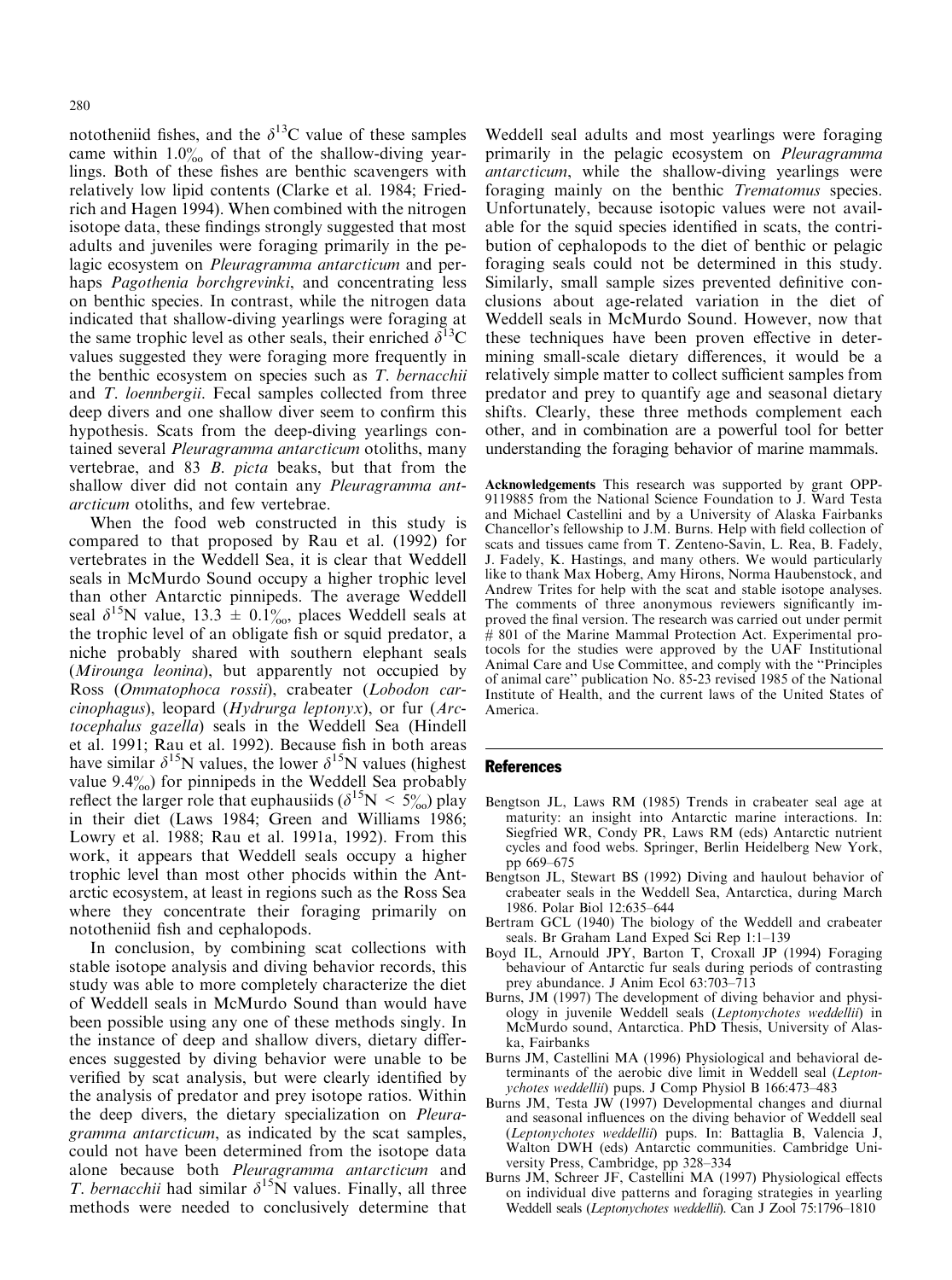- Castellini MA, Davis RW, Kooyman GL (1992) Annual cycles of diving behavior and ecology of the Weddell seal. Bull Scripps Inst Oceanogr 28:1–54
- Clarke A, Doherty N, DeVries AL, Eastman JT (1984) Lipid content and composition of three species of Antarctic fish in relation to buoyancy. Polar Biol 3:77-83
- Clarke MR (1980) Cephalopoda in the diet of sperm whales of the southern hemisphere and their bearing on sperm whale biology. Discovery Rep 37:1-324
- Clarke MR, MacLeod N (1982) Cephalopod remains in the stomachs of eight Weddell seals. Br Antarct Surv Bull 57:33-40
- Croxall JP (1993) Diet. In: Laws RM (ed) Antarctic seals. Cambridge University Press, Cambridge, pp 268-290
- Croxall JP, McMann TS, Prince PA, Rothery P (1988) Reproductive performance of seabirds and seals at South Georgia and Signy Island, South Orkney Islands, 1976-1987: implications for Southern Ocean monitoring studies. In: Sayrhage D (ed) Antarctic Ocean and resources variability. Springer, Berlin Heidelberg New York, pp 261-285
- daSilva J, Neilson JD (1985) Limitations of using otoliths recovered in scats to estimate prey consumption in seals. Can J Fish Aquat Sci 42:1439-1442
- Dearborn JH (1965) Food of Weddell seals at McMurdo Sound, Antarctica. J Mammal 46:37-43
- DeNiro MJ, Epstein S (1978) Influence of diet on the distribution of carbon isotopes in animals. Geochim Cosmochim Acta 42:495±506
- DeNiro MJ, Epstein S (1981) Influence of diet on the distribution of nitrogen isotopes in animals. Geochim Cosmochim Acta  $45:341-351$
- Eastman JT (1985) Pleuragramma antarcticum (Pisces, Nototheniidae) as food for other fishes in McMurdo Sound, Antarctica. Polar Biol 4:155-160
- Eastman JT, DeVries AL (1982) Buoyancy studies of Notothenioid fishes in McMurdo Sound, Antarctica. Copeia 2:385-386
- Everson I (1985) Fish biology. In: Laws RM (ed) Antarctic ecology. Academic Press, London, pp 491-532
- Filippova JA (1972) New data on the squids (Cephalopoda: Oegopsida) from the Scotia Sea (Antarctic). Malacologia 11:391± 406
- Fischer W, Hureau JC (1985) FAO species identification sheets for fishery purposes, Southern Ocean, vol 1, FAO, Rome
- France RL (1995) Carbon 13 enrichment in benthic compared to planktonic algae: foodweb implications. Mar Ecol Prog Ser 124:307±312
- Friedrich C, Hagen W (1994) Lipid contents of five species of notothenioid fish from high-Antarctic waters and ecological implications. Polar Biol 14:359-369
- Fry B, Sherr EB (1984)  $^{13}$ C measurements as indicators of carbon flow in marine and freshwater ecosystems. Contrib Mar Sci 27:13±47
- Gales NJ, Cheal AJ (1992) Estimating diet composition of the Australian sea-lion (Neophoca cinerea) from scat analysis: an unreliable technique. Wildl Res 19:447-468
- Gales R, Pemberton D, Lu CC, Clarke MR (1993) Cephalopod diet of the Australian fur seal: variation due to location, season, and sample type. Aust J Mar Freshwater Res  $44:657-671$
- Green K, Burton HR (1987) Seasonal and geographical variation in the food of Weddell seals, Leptonychotes weddellii, in Antarctica. Aust Wildl Res 14:475-489
- Green K, Burton HR (1993) Comparison of the stomach contents of southern elephant seals, Mirounga leonina, at Macquarie and Heard Islands. Mar Mamm Sci 9:10-22
- Green K, Williams R (1986) Observations on food remains in faeces of elephant, leopard and crabeater seals. Polar Biol 6:43-45
- Harvey JT (1989) Assessment of errors associated with harbour seal (*Phoca vitulina*) faecal sampling. J Zool Lond 219:101-111
- Haug T, Kroyer AB, Nilssen KT, Ugland KI, Aspholm PE (1991) Harp seal (Phoca groenlandica) invasions in Norwegian coastal waters: age composition and feeding habits. ICES J Mar Sci  $48:363 - 371$
- Hecht T (1987) A guide to the otoliths of Southern Ocean fishes. S Afr J Antarct Res 17:1-87
- Hindell MA, Slip DJ, Burton HR (1991) The diving behaviour of adult male and female southern elephant seals, Mirounga leonina (Pinnipedia: Phocidae). Aust J Zool 39:595-619
- Hobson KA, Welch HE (1992) Determination of trophic relationship within a high Arctic marine food web using  $\delta^{13}$ C and  $\delta^{15}$ N analysis. Mar Ecol Prog Ser 84:9–18
- Hobson KA, Sease JL, Merrick RL, Piatt JF (1997) Investigating trophic relationships of pinnipeds in Alaska and Washington using stable isotope ratios of nitrogen and carbon. Mar Mamm Sci 13:114-132
- Hubold G (1984) Spatial distribution of Pleuragramma antarcticum (Pisces: Nototheniidae) near the Filchner- and Larsen ice shelves (Weddell sea/Antarctica). Polar Biol 3:231-236
- Hubold G (1985) The early life-history of the high-Antarctic silverfish, Pleuragramma antarcticum. In: Siegfried WR, Condy PR, Laws RM (eds) Antarctic nutrient cycles and food webs. Springer, Berlin Heidelberg New York, pp 445-451
- Hubold G, Tomo AP (1989) Age and growth of Antarctic silverfish Pleuragramma antarcticum Boulenger, 1902, from the southern Weddell sea and Antarctic peninsula. Polar Biol 9:205-212
- Kellermann A (1986) Geographical distribution and abundance of postlarval and juvenile Pleuragramma antarcticum (Pisces, Notothenioidei) off the Antarctic peninsula. Polar Biol 6:111-119
- Kock KH, Duhamel G, Hureau JC (1985) Biology and status of exploited Antarctic fish stocks: a review. BIOMASS Sci Ser 6:1-143
- Kooyman GL (1968) An analysis of some behavioral and physiological characteristics related to diving in the Weddell seal. Antarct Res Ser 11:227-261
- Kooyman GL, Castellini MA, Davis RW, Maue RA (1983) Aerobic diving limits of immature Weddell seals. J Comp Physiol 151:171±174
- Laws RM (1984) Seals. In: Laws RM (ed) Antarctic ecology. Academic Press, London, pp 81–96
- Le Boeuf BJ, Naito Y, Asaga T, Crocker DE, Costa DP (1992) Swim speed in a female northern elephant seal: metabolic and foraging implications. Can J Zool 70:786-795
- Lindsey AA (1937) The Weddell seal in the Bay of Whales, Antarctica. J Mammal 18:127-144
- Lowry LF, Testa JW, Calvert W (1988) Winter feeding of crabeater and leopard seals near the Antarctic peninsula. Polar Biol 8:475±478
- Lydersen C, Angantyr LA, Wiig O, Oritsland T (1991) Feeding habits of northeast Atlantic harp seals (Phoca groenlandica) along the summer ice edge of the Barents sea. Can J Fish Aquat Sci 48:2183
- Macdonald JA, Montgomery JC, Wells RMG (1987) Comparative physiology of Antarctic fishes. Adv Mar Biol  $24:321-360$
- McConnaughey T, McRoy CP (1979) Food web structure and fractionation of carbon isotopes in the Bering Sea. Mar Biol 53:262-275
- Minagawa M, Wada E (1984) Stepwise enrichment of  $\delta^{15}N$  along food chains: further evidence and the relation between  $\delta^{15}N$  and animal age. Geochim Cosmochim Acta 48:1135-1140
- Murie DJ, Lavigne DM (1985) A technique for the recovery of otoliths from stomach contents of piscivorous pinnipeds. J Wildl Manage 49:910-912
- Murie DJ, Lavigne DM (1986) Interpretation of otoliths in stomach content analyses of phocid seals: quantifying fish consumption. Can J  $\bar{Z}$ ool 64:1152–1157
- Okutani T, Clarke MR (1985) Identification key and species description for Antarctica squids. Biomass Handbook 21: SCAR and SCOR Scott Polar Research Institute, Cambridge
- Owens NJP (1987) Natural variation in  $\delta^{15}N$  in the marine environment. Adv Mar Biol 24:389-451
- Pitcher KW (1980) Stomach contents and feces as indicators of harbor seal, Phoca vitulina, foods in the Gulf of Alaska. Fish Bull 78:797±798